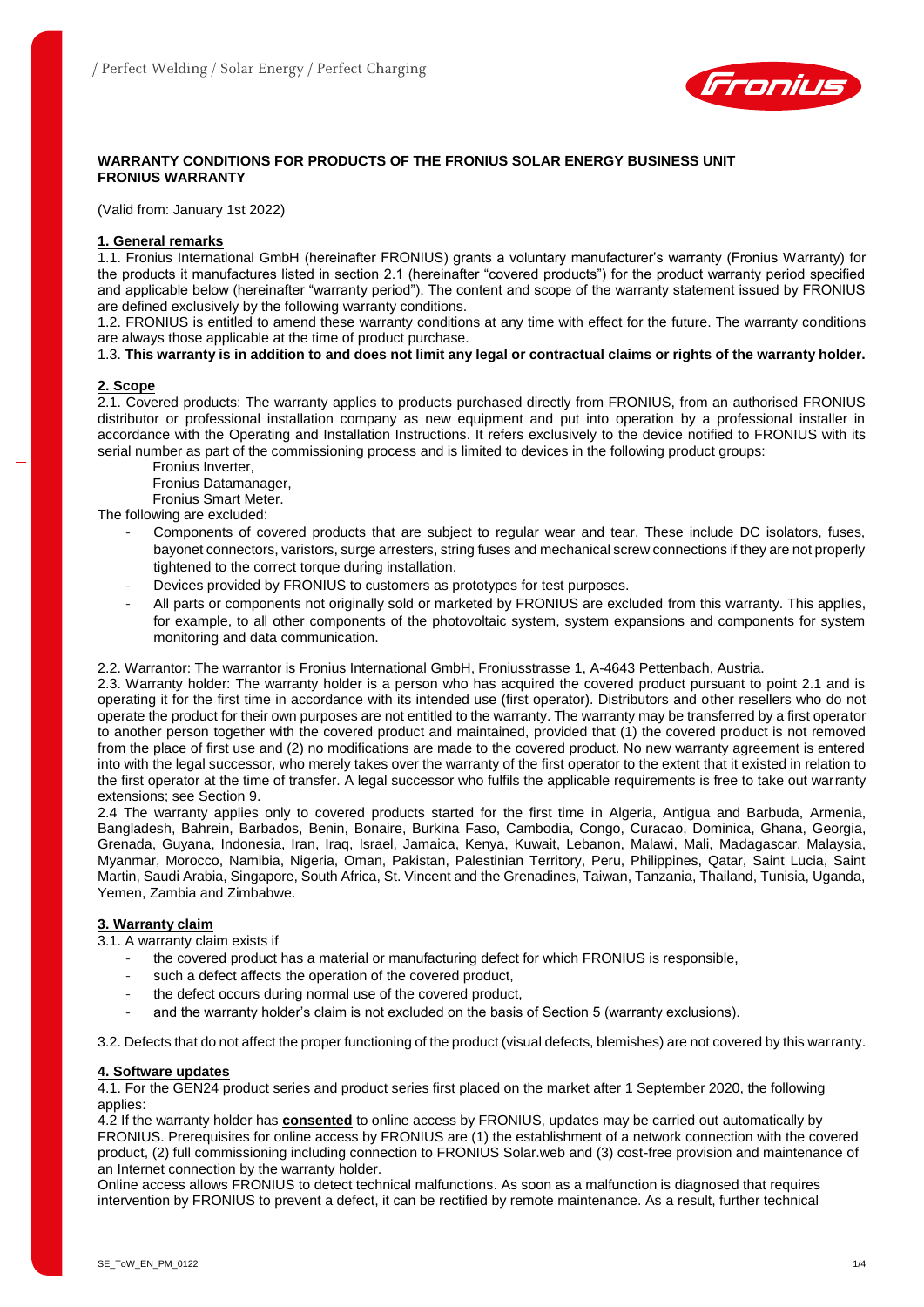

problems and damage to the product can be avoided and initial countermeasures can be taken depending on the detected malfunction.

4.3. If the warranty holder has **not consented** to online access by FRONIUS, software updates may alternatively be installed by the warranty holder through a system partner authorised by FRONIUS. In this case, FRONIUS provides only the software update free of charge. FRONIUS will not bear additional costs of updating by the service partner (travel costs, labour, etc.) and such costs shall be borne by the warranty holder himself.

4.4. FRONIUS will always announce software updates at [www.fronius.com/solar/softwareupdates](http://www.fronius.com/solar/softwareupdates). It is the warranty holder's responsibility to view announcements on a regular basis (at least every 3 months) and ensure that the necessary software updates are installed. Software updates include not only security and function-relevant adjustments, but also improvements to interfaces, known bug fixes and successive new features. Timely installation of software updates guarantees the best possible performance and serviceability of the covered product. It is the warranty holder's responsibility to ensure that the Internet connection is maintained during the warranty period. See Section 5 of the warranty conditions. 4.5. The warranty holder is also obliged to follow the Operating Instructions in the event of malfunctions or errors during operation.

## **5. Warranty exclusions**

5.1. Warranty claims are excluded if the claimed defect was partly caused by:

- Failure to comply with the Installation or Operating Instructions during installation, commissioning and operation, and installation, commissioning or repair other than in compliance with relevant technical and professional standards
- Improper transport, storage or packaging
- Use of the covered product in a manner not corresponding to normal use
- Non-compliance with safety regulations for proper use
- Inadequate ventilation of the covered product
- Operation of the covered product in emergency power mode for more than the number of operating hours specified in the Operating Instructions
- Lack of maintenance or improper maintenance according to the Operating Instructions
- Non-installation or late installation of necessary software updates, unless the warranty holder has consented to online access by FRONIUS for the covered product according to 4.2
- Unauthorised intervention or intervention by third parties not authorised by FRONIUS in the covered product, in the form of openings, modifications, repairs, conversions and use of accessories not authorised by FRONIUS.
- Events that are due to circumstances for which FRONIUS is not responsible or that are not attributable to normal operating conditions, such as power fluctuations, overvoltage, lightning, fire, flooding, tampering or damage caused by the warranty holder or third parties, impact of foreign objects
- Force majeure.

# **6. Warranty services**

6.1. In the event of a warranty claim, FRONIUS may choose from the following options:

- the defective unit is repaired on site or in a Repair Center operated or appointed by FRONIUS,
- the defective unit is exchanged for an equivalent unit of the same age, type and condition, or
- a credit note is issued for the market value applicable at the time of the service notification, which can be used to purchase a new FRONIUS product.

### 6.2 In case of repair on site:

If FRONIUS decides that the defective unit should be repaired on site, the repair must be carried out by FRONIUS or a professional installer authorised by FRONIUS. The costs to be borne by FRONIUS depend on the applicable warranty model; see Section 7. The warranty holder shall provide unobstructed access to the covered products and provide any apparatus required by applicable occupational safety regulations free of charge.

6.3 In case of repair in a Repair Center operated or appointed by FRONIUS: If FRONIUS decides that the defective unit is to be repaired in a Repair Center operated by FRONIUS, the warranty holder shall ensure proper dismantling and transport to the Repair Center notified by FRONIUS. FRONIUS will arrange for the return of the repaired unit.

6.4 If FRONIUS decides that the defective unit is to be replaced, the Warranty holder undertakes to ensure proper dismantling and transport of the defective unit to the address notified by FRONIUS. FRONIUS may, at its discretion, arrange for a replacement unit to be sent before the defective unit is returned. In this case, FRONIUS is entitled to demand financial security in the amount of the value of the replacement unit, including transport costs. FRONIUS retains ownership of the supplied replacement unit until the defective unit has been received.

### **7. Warranty models**

7.1. FRONIUS will only bear the costs arising in connection with warranty services to the extent of the respective warranty model declared applicable to the covered product in accordance with Table 1 ("Fronius Warranty").

### 7.2. "Fronius Warranty" model:

FRONIUS provides the following service under the "Fronius Warranty":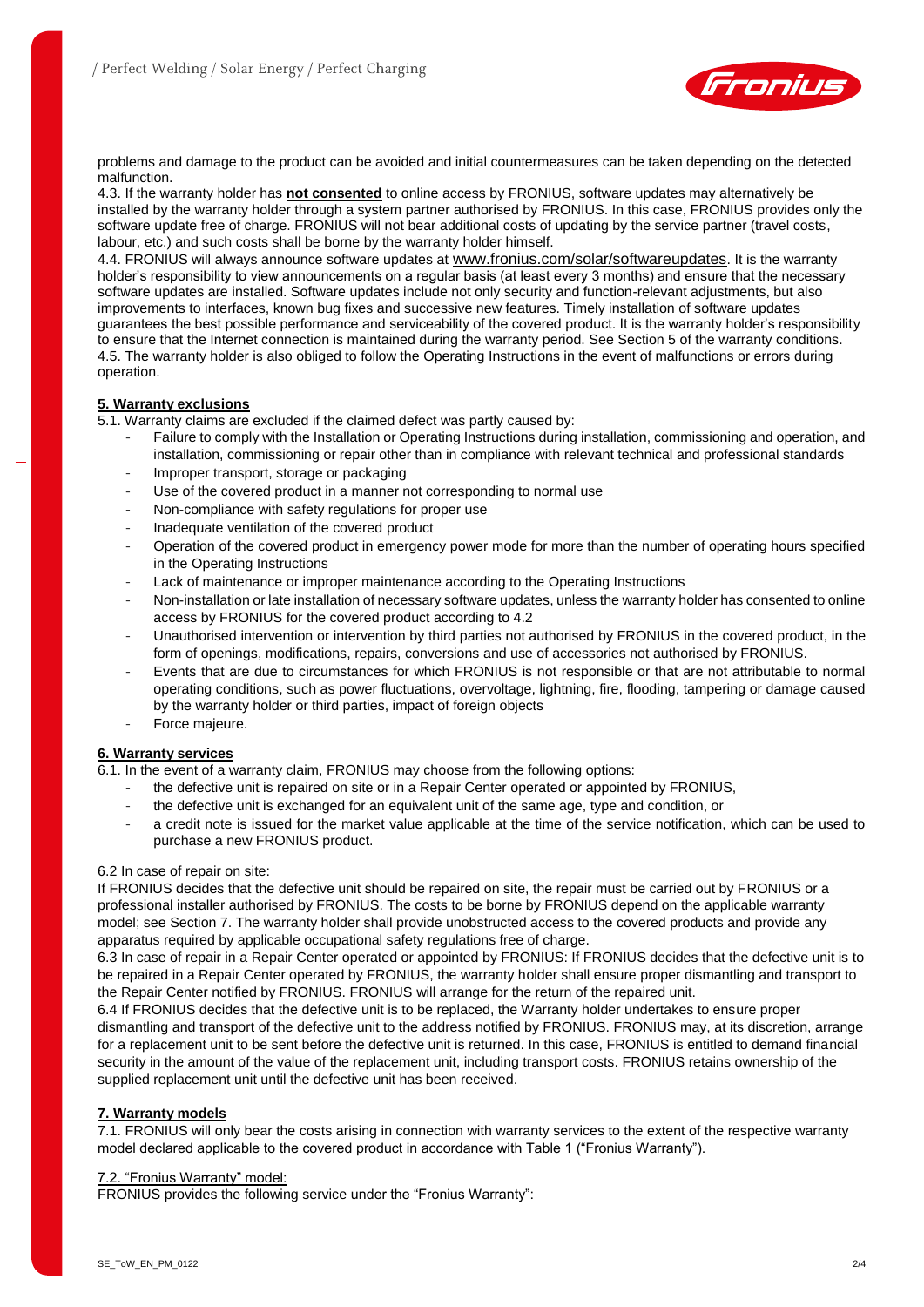

The required spare part or the equivalent replacement unit is provided or the market value is refunded.

#### The following are not refunded:

- Costs of repair on site or at FRONIUS incurred in connection with the repair or provision of a replacement unit (travel costs and travel expenses, removal and installation costs relating to the defective component or unit, hours worked, repairs to the defective component or unit, installation of the replacement component, assembly of the replacement unit, etc.).
- Costs of shipping and transport to FRONIUS or to a FRONIUS Repair Center (including customs duties, export certificates, etc.) for the defective components or the defective unit and return of the replacement components or replacement unit to the warranty holder.

7.3. Cost acceptance: If costs are incurred in providing warranty services for which FRONIUS is not liable under the applicable warranty model, these costs shall be borne by the warranty holder. FRONIUS may also check at any time whether the claim for warranty services is justified. If FRONIUS concludes that no warranty claim exists, the warranty holder must also bear the costs of materials, repair or replacement normally covered by the warranty (see section 7.2.). FRONIUS is not obliged to provide services if the warranty holder or their authorised representative does not agree to bear the costs.

### **8. Warranty period**

8.1 The warranty begins on the date of delivery of the covered product ex works FRONIUS. The warranty holder can find out the date by visiting [www.solarweb.com](http://www.solarweb.com/) and entering the serial number. The relevant warranty period is shown in Table 1. 8.2 If the unit is registered a[t www.solarweb.com](http://www.solarweb.com/) within 30 months of delivery ex works FRONIUS, the warranty will commence on the date of commissioning rather than the date of delivery. The date of using for the first time must be entered during product registration.

8.3 If the covered product is replaced or repaired, the warranty period for the replaced or repaired product or component will not start afresh and no new warranty certificate will be issued. In this case too, the warranty ends on the date when the warranty for the originally delivered product covered by the warranty ends.

#### **9. Warranty extensions**

9.1 FRONIUS provides various options (free of charge or against payment) to extend the warranty for covered products; see Table 1. Warranty extensions are subject to the warranty conditions applicable at the time the original warranty agreement was concluded.

9.2 Warranty extensions can only be applied for within the specified period and in the manner indicated in Table 1. The warranty extension starts at the end of the original warranty period and is extended by the period of time stated in Table 1 and requested by the warranty holder.

9.3 A warranty extension always applies only to the product uniquely identified by the serial number.

9.4 If the warranty holder is given the option of extending the warranty against payment, the following also applies: The warranty extension only becomes effective upon payment in full. As long as the warranty holder is in default of payment, FRONIUS is not obliged to provide warranty services.